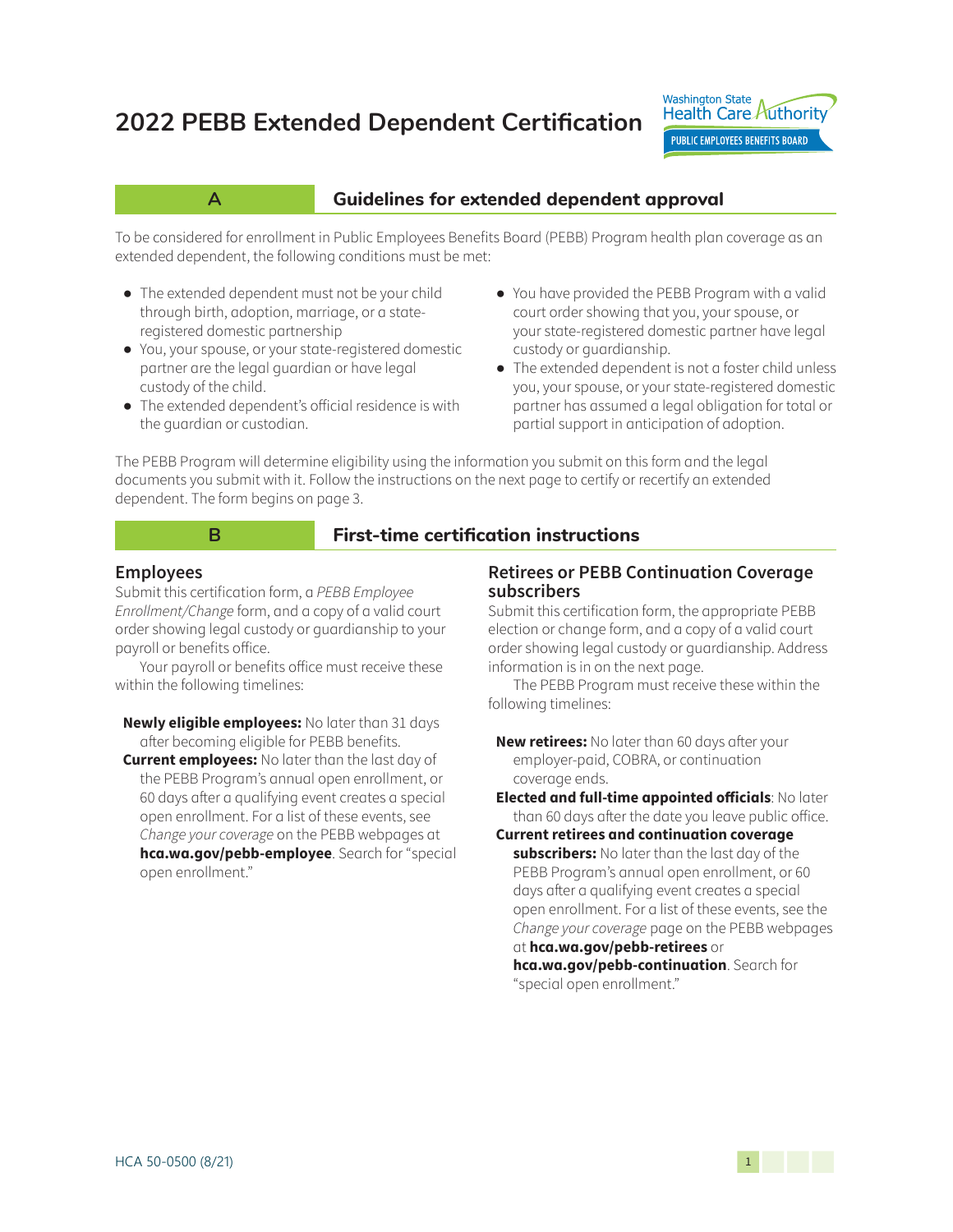# **C Recertification instructions**

# **If your extended dependent is enrolled and must recertify**

Recertification is when the PEBB Program checks whether a currently enrolled extended dependent is still eligible under your PEBB coverage. The PEBB Program reviews the eligibility of enrolled extended dependents annually. However, we reserve the right to review an extended dependent's eligibility at any time.

The PEBB Program must receive this certification form **by the PEBB health plan coverage termination date** listed on the recertification request letter mailed to you. You are required to recertify your extended dependent as requested, regardless of whether you receive the recertification reminder letter.

**Important notes** 

- **●** You must provide a copy of a valid court order granting legal custody, guardianship, or temporary guardianship with this certification form.
- **●** If this is a first-time certification, submit this form and a copy of a valid court order with your completed *PEBB*  Enrollment/Change form. Submit documents as instructed below.
- **●** Make a copy of the forms for your records.
- **●** If this child's status as your extended dependent changes at any time after you submit this form, you must submit written notice **no later than 60 days** from the last day of the month your child is no longer eligible. Employees must notify their payroll or benefits office. All others must notify the PEBB Program.



#### **E To return this form**

# **For first-time certifications**

**Employees**: Submit this form and any required documents to your payroll or benefits office.

**Retirees or PEBB Continuation Coverage subscribers (COBRA, and Unpaid Leave):** Mail or fax your forms and any required documents to the PEBB Program. See contact info below.

# **For recertifications**

Mail or fax your forms and any required documentation to: Health Care Authority PEBB Program PO Box 42684 Olympia, WA 98504-2684

Fax: 360-725-0771

HCA is committed to providing equal access to our services. If you need an accommodation, or require documents in another format or language, please contact the following. **Employees**: Contact your payroll or benefits office. **Retirees and PEBB Continuation Coverage subscribers**: Call the PEBB Program at 1-800-200-1004 (TRS: 711).

**HCA's Privacy Notice:** HCA will keep your information private except as allowed by law. To see our Privacy Notice, visit the HCA website at **hca.wa.gov/erb**.

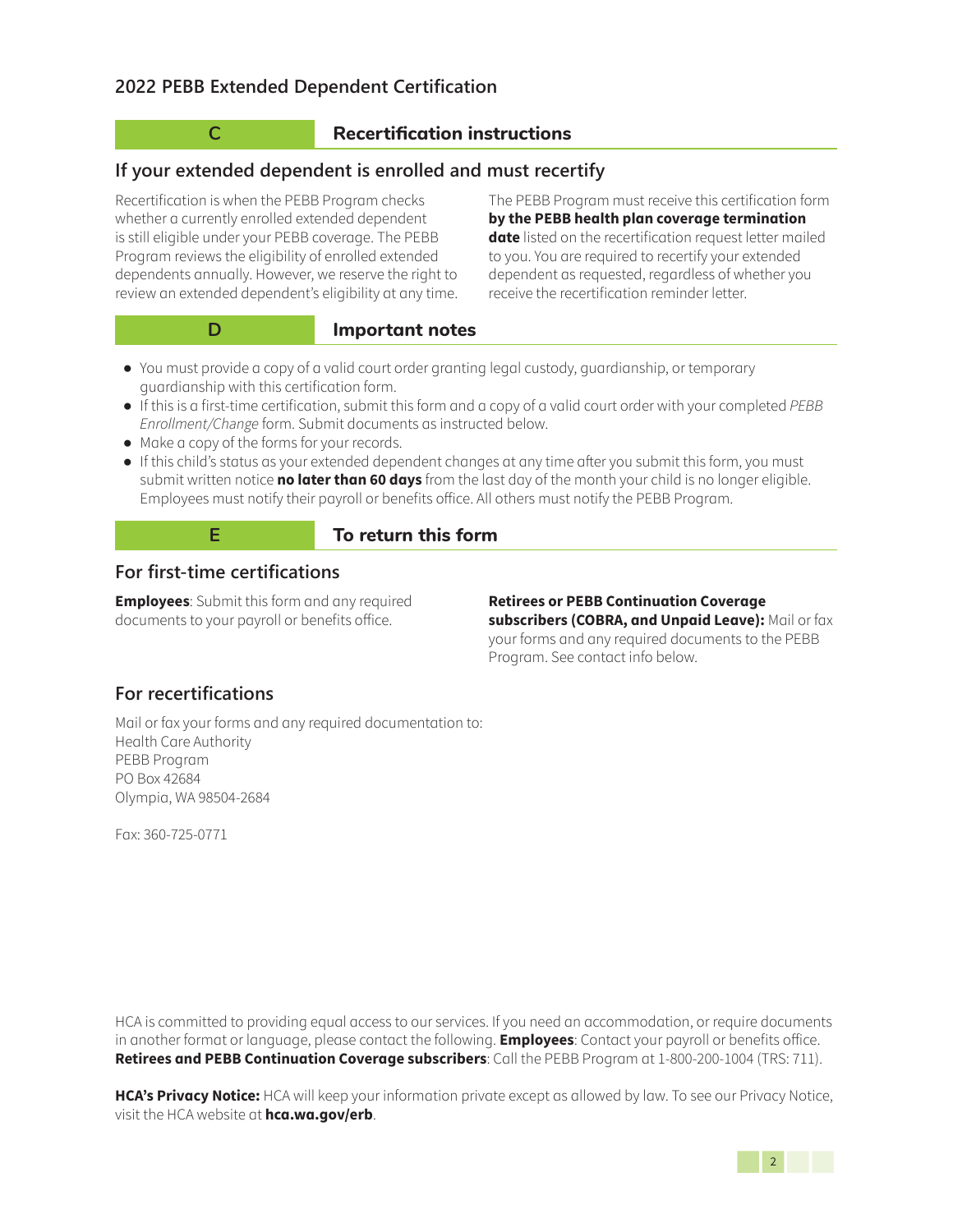# **2022 PEBB Extended Dependent Certification**



Type or print clearly in dark ink and use all capital lettering in the spaces provided. Example: **J** O H N Inaccurate, incomplete, or illegible information may delay coverage.



1 This field is required for health care services.

2 Gender X means a gender that is not exclusively male or female. This field is optional and will be kept private to the extent allowable by law. To learn more, visit the HCA website at **hca.wa.gov/gender-x**.